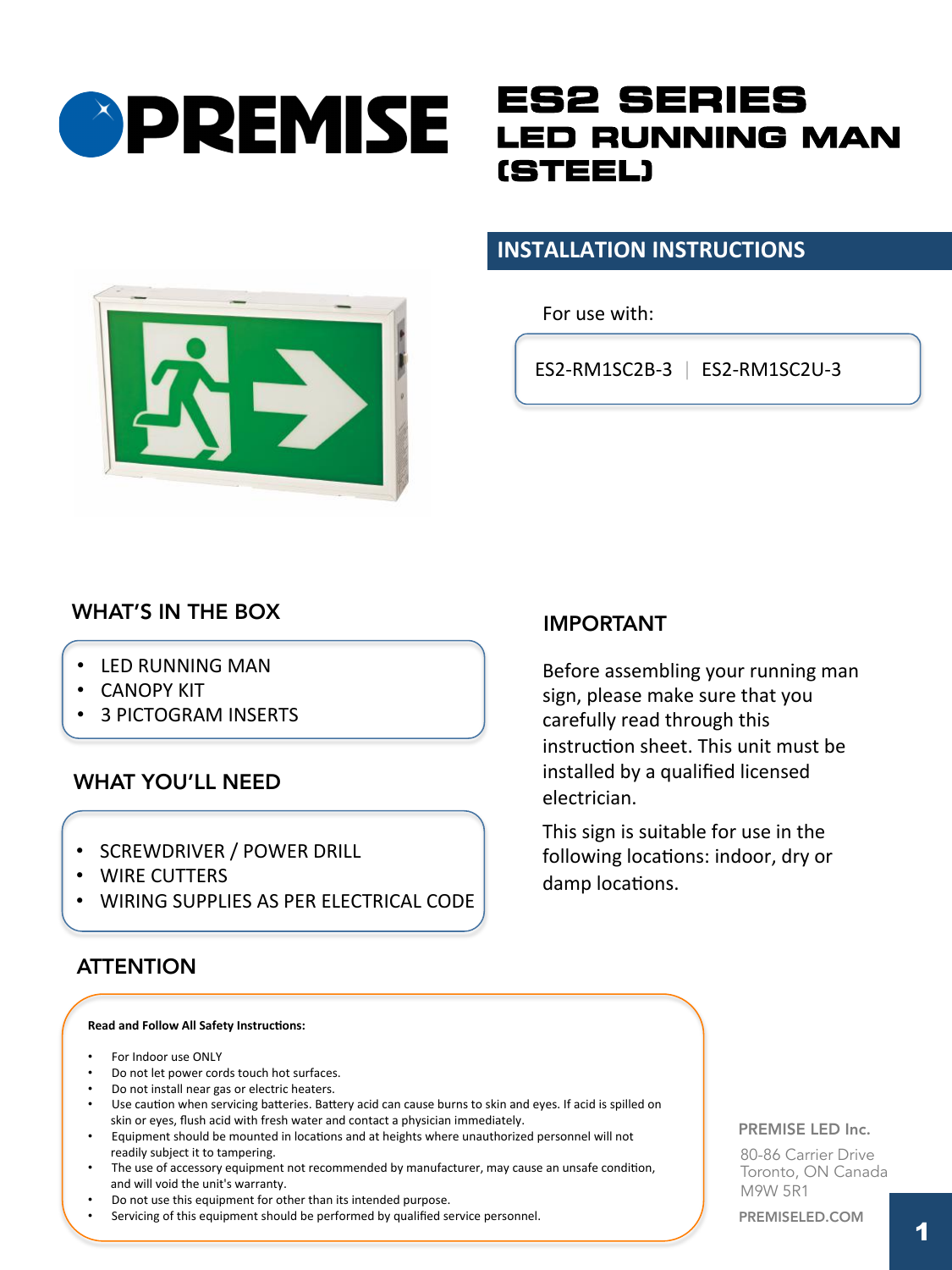#### RUNNING MAN OVERVIEW

This modern running man sign is constructed with a steel housing. Universal mounting pattern and keyhole slots are stamped on the back and conduit knockouts are provided on the sides of each unit.

| <b>Input Voltage</b>      | <b>ES2-RM1SC2x-3</b>  |
|---------------------------|-----------------------|
| <b>AC 120V</b><br>50/60Hz | Input Wattage: 3W     |
|                           | Input Current: 0.024A |
|                           | Efficiency: 0.98P     |
| AC277V<br>50/60Hz         | Input Wattage: 3.5W   |
|                           | Input Current: 0.014A |
|                           | Efficiency: 0.92P     |
| AC347V<br>50/60Hz         | Input Wattage: 4W     |
|                           | Input Current: 0.017A |
|                           | Efficiency: 0.92P     |
| <b>Emergency UDC</b>      | $6V-24V:1.2W$         |

#### Circuitry **Million Communist Circuitry** Wiring Diagram



#### **BATTERY**



#### **UDC Wiring Diagram**

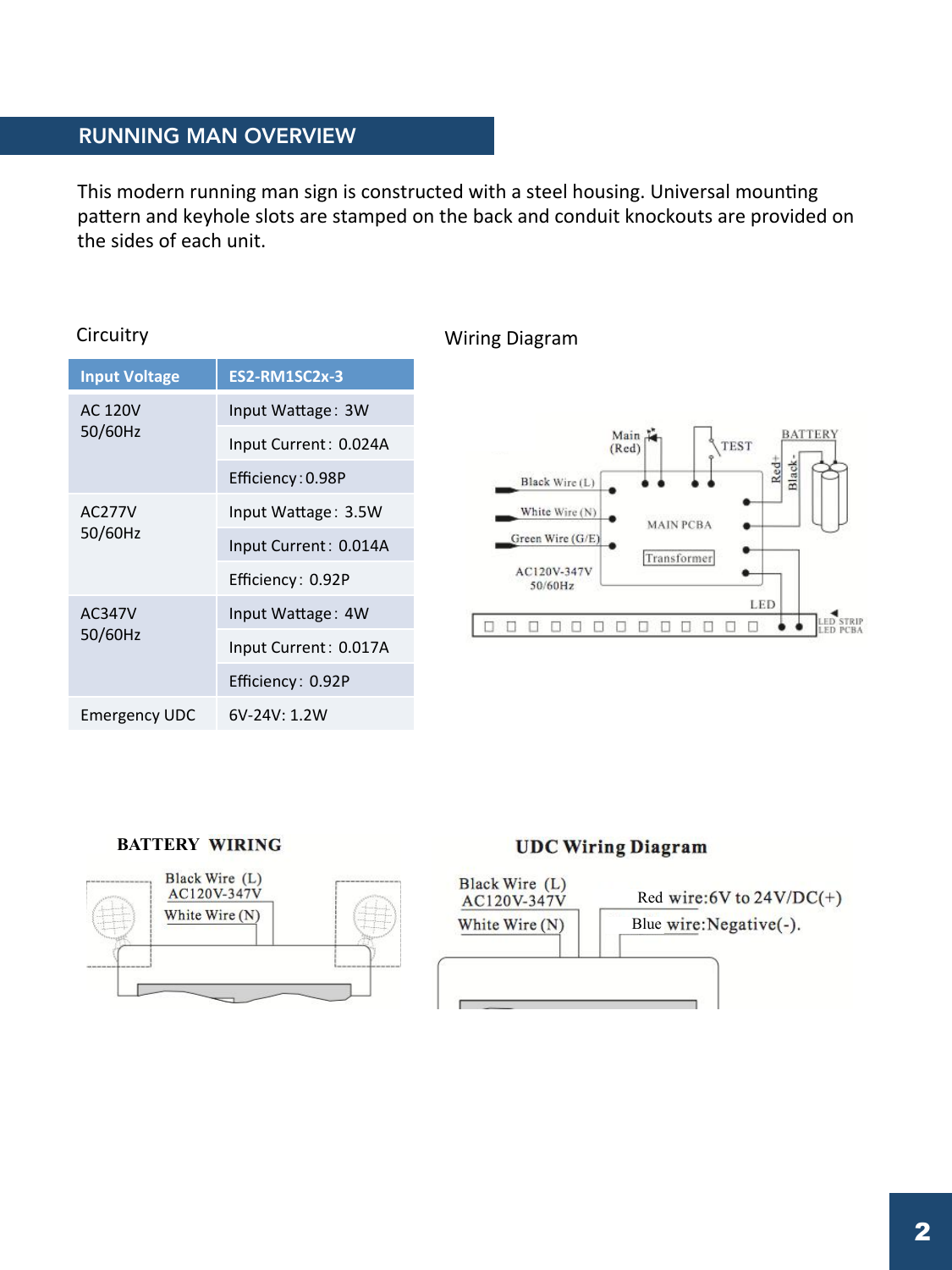#### TO WALL MOUNT THE RUNNING MAN

- 8 inches of slack on the wire. This circuit should NOT be energized/live at this time. 1. Extend the unswitched 24 hour AC supply of rated voltage to a junction box (supplied by others) installed in accordance with all applicable codes and standards. Leave a minimum of
- 2. Remove the faceplate, then remove and discard the canopy kit located inside the sign cavity.
- 3. For installation directly over on an electrical junction box, the sign is supplied with universal spider knockouts stamped into the backplate. Alternatively, conduit knockouts are stamped into the top and side for surface wire conduit connection. Knock out the appropriate holes and bring wires through the hole and outside the sign.
- 4. Mount the unit securely into place. Do not rely on the electrical connections as the only support for the unit; use supplied keyhole mounting slots.
- 5. Make proper wiring connections between the AC supply and the unit's transformer: White. Black -Line 120V-347 Volts; Green - Line Earth; (Fig.3). BROWN is provided instead of RED for special voltages (Fig. 4). Ensure to insulate unused wires. Connect ground to supplied green ground wire in accordance with local codes. Reassemble all wire connections and connectors.

#### CAUTION:

Failure to insulate unused wire may result in a shock hazard or unsafe condition as well as equipment failure.

- 6. Secure all internal wires, then mount the sign securely into place.
- 7. Change the direction of the pictogram or replace it with another insert so that the running man points correctly towards exit (if required).

Wall mount

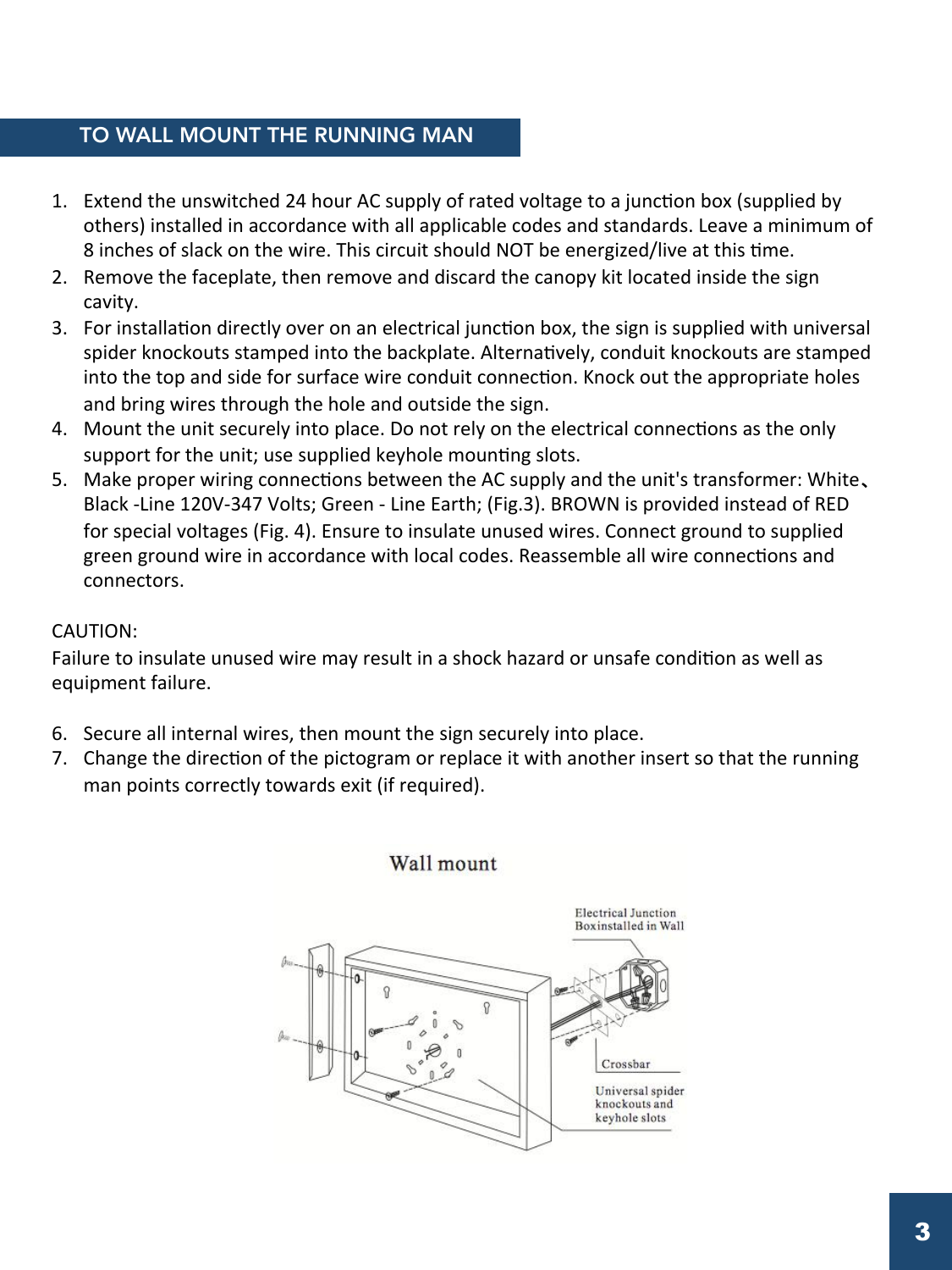#### TO CEILING OR FLAG MOUNT THE RUNNING MAN

- 8 inches of slack on the wire. This circuit should NOT be energized/live at this time. 1. Extend the unswitched 24 hour AC supply of rated voltage to a junction box (supplied by others) installed in accordance with all applicable codes and standards. Leave a minimum of
- 2. Remove the faceplate, then remove but do not discard the canopy kit located inside the sign cavity.
- 3. If a double faced sign is required, remove the backplate and install the second insert.
- 4. A single wire pass-thru and a pair of canopy screw knockouts are stamped into the top and also the end of the sign. Knock out the appropriate set of three holes; the top holes for ceiling mount or end holes for end wall mount.
- 5. Feed all wiring outside the sign through the wire pass-thru hole.
- 6. For installation directly over on an electrical junction box, the sign is supplied with universal spider knockouts stamped into the backplate. Alternatively, conduit knockouts are stamped into the top and side for surface wire conduit connection. Knock out the appropriate holes and bring wires through the hole and outside the sign.
- 7. Mount the unit securely into place. Do not rely on the electrical connections as the only support for the unit. Use the supplied keyhole mounting slots.
- 8. Make proper wiring connections between the AC supply and the unit's transformer: White. Black -Line 120V-347 Volts; Green - Line Earth; (Fig.3). BROWN is provided instead of RED for special voltages (Fig. 4). Ensure to insulate unused wires. Connect ground to supplied green ground wire in accordance with local codes. Reassemble all wire connections and connectors.

#### CAUTION:

Failure to insulate unused wire may result in a shock hazard or unsafe condition as well as equipment failure.

- 6. Secure all internal wires, then mount the sign securely into place.
- 7. Change the direction of the pictogram or replace it with another insert so that the running man points correctly towards exit (if required).